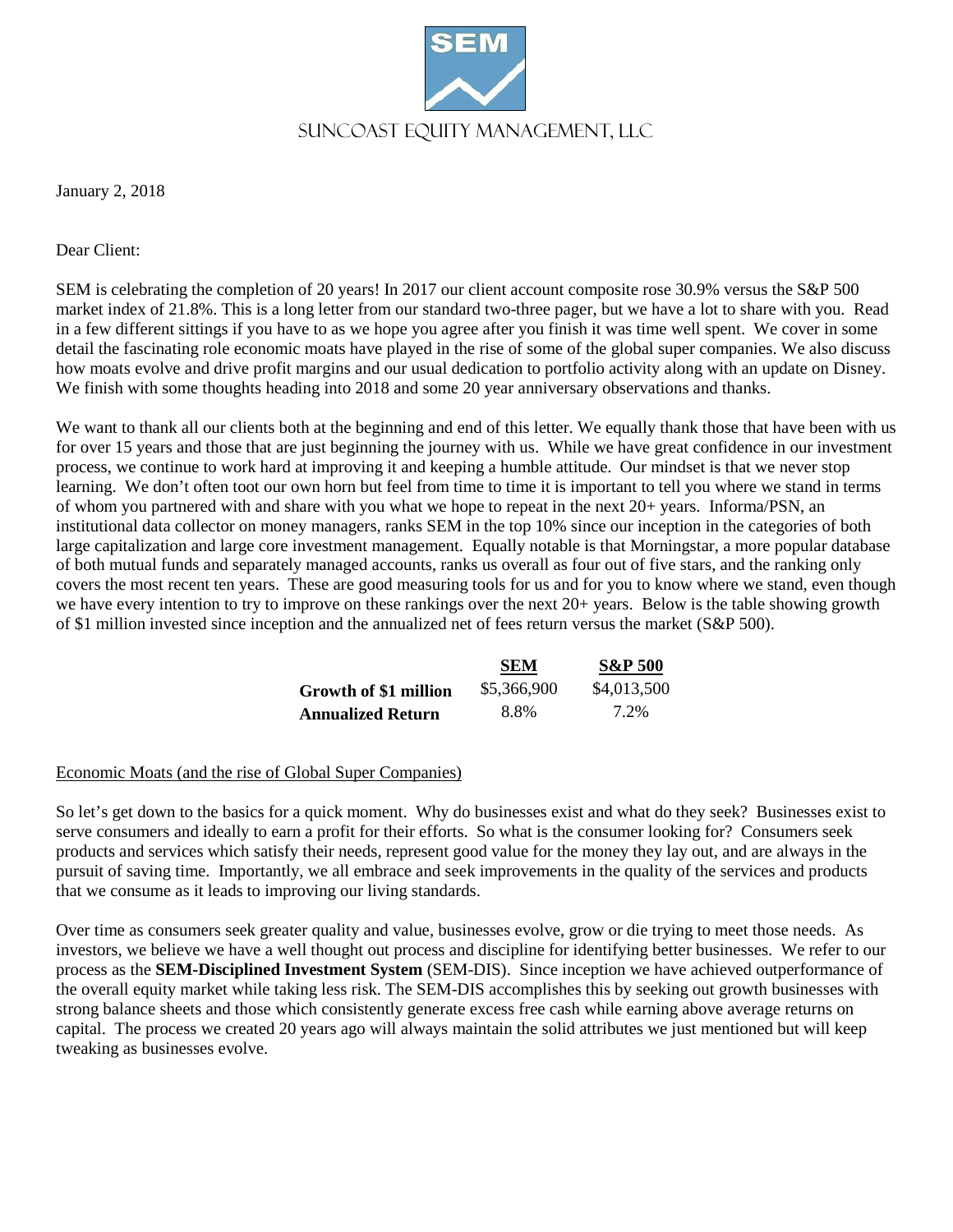## *Network Effect and Global Super Growth…*

Over our history we have owned a range of businesses from small to mid to large capitalization. Internally, we have observed and discussed how interesting it has been to witness the rapid growth of some of the very largest companies on the face of this earth. These companies, which have grown from nothing to hundreds of billions in revenues in a short period of time, include some within our portfolio that have met our criteria (Alphabet, Google, MasterCard, Visa), some outside (Amazon, Alibaba, Netflix and Tencent) and some that may be up and coming (Tesla). We understand the economic reason why they have grown so quickly; it is referred to as the *network effect,* in which the value of businesses' products and services increases with the number of users, especially from a global perspective. Companies with strong *network effect* characteristics exploit their innovations and the internet's connectivity to accelerate their success. This should help you understand why your portfolio holds what appear to be more technology companies. Simply put, technology companies today are the industrial companies of thirty years ago. Industrialization, again as Morningstar has observed, has moved from mechanical and mass production to information technology. Some of our important holdings are advancing towards the next "industrial age" as artificial intelligence includes the sub categories of deep learning, natural language processing and computer vision, all of which we recommend you google as it is fascinating stuff! We talk more about the importance of network effect in our investment process below in our Portfolio Activity section as we discuss our recent ownership in **Adobe (ADBE)**.

Morningstar recently observed that some moats are more beneficial than others and identified that the *network effect* is one of the most powerful and enduring in today's economy. They also believe that the *network effect* tends to drive the highest level of profits. Morningstar further concluded that today's largest companies, when compared against those of 30 years ago, possess more and wider moats especially the *network effect*. For example, our core holding **Facebook (FB)** possess up to four economic moats including *network effect*, *brand name*, *switching costs* and *scale*. Just ask Myspace, the last company we can recall as a direct competitor, how powerful FB has become. At one moment in time Myspace was the most visited site on the web and is now no longer while FB has 2 billion users.

What is striking to us is that Morningstar believes these large companies with *network effect* moats could see their advantages last for decades. We have always characterized that each and every business is a living breathing organism that changes with time. In connection to this we say that we observe the current condition rather than predict the future direction of a business' economic moat. We do our best to judge if it is experiencing a tailwind, neutral or headwind (erosion). We hope Morningstar is right, that these companies' moats may last for decades. But we are content to observe and believe with some of these very large companies that they will increasingly collide in each other's space to deliver an array of innovative products and services supported by overlapping revenue streams, such as advertising. With FB as our example, their new product Facebook Watch, which is off to a bumpy and slow start, is aimed at drawing its powerful 2 billion members to spend more time watching longer length videos on its site. FB is attempting to draw viewers and advertising revenue away from conventional television/cable, internet streaming businesses such as Alphabet's very successful YouTube, and Hulu (independent but soon to be majority owned by Disney).

## *Moats can drive profit margins above the norm…*

A remarkable outcome and observation from Morningstar's research is that the power of the *network effect* in combination with other types of moats has driven profit margins to above historical norms. In fact Morningstar's observation is that profit margins have expanded rapidly over the past three decades. As you may know from our previous letters, increasing margins is a key business attribute we seek in executing the **SEM – Disciplined Investment System** (SEM-DIS). SEM's clients own a few of these businesses including aforementioned FB, GOOG, V and MA but missed out on some other successful companies because the severe volatility of their profit margins has kept us away, such as Amazon and Netflix.

Morningstar believes higher margins relative to history for these businesses may be sustainable even when the business cycle softens because of the durability and defensibility of the competitive positions these businesses possess. Of course, over time high margins always attract more competitors. Also with the quick rise of these very large companies, we are not exactly certain what kind of additional expenses come along with that. Again drawing on our ownership of Facebook, the company announced that they expect costs to rise 60% next year dampening margins, because of the increased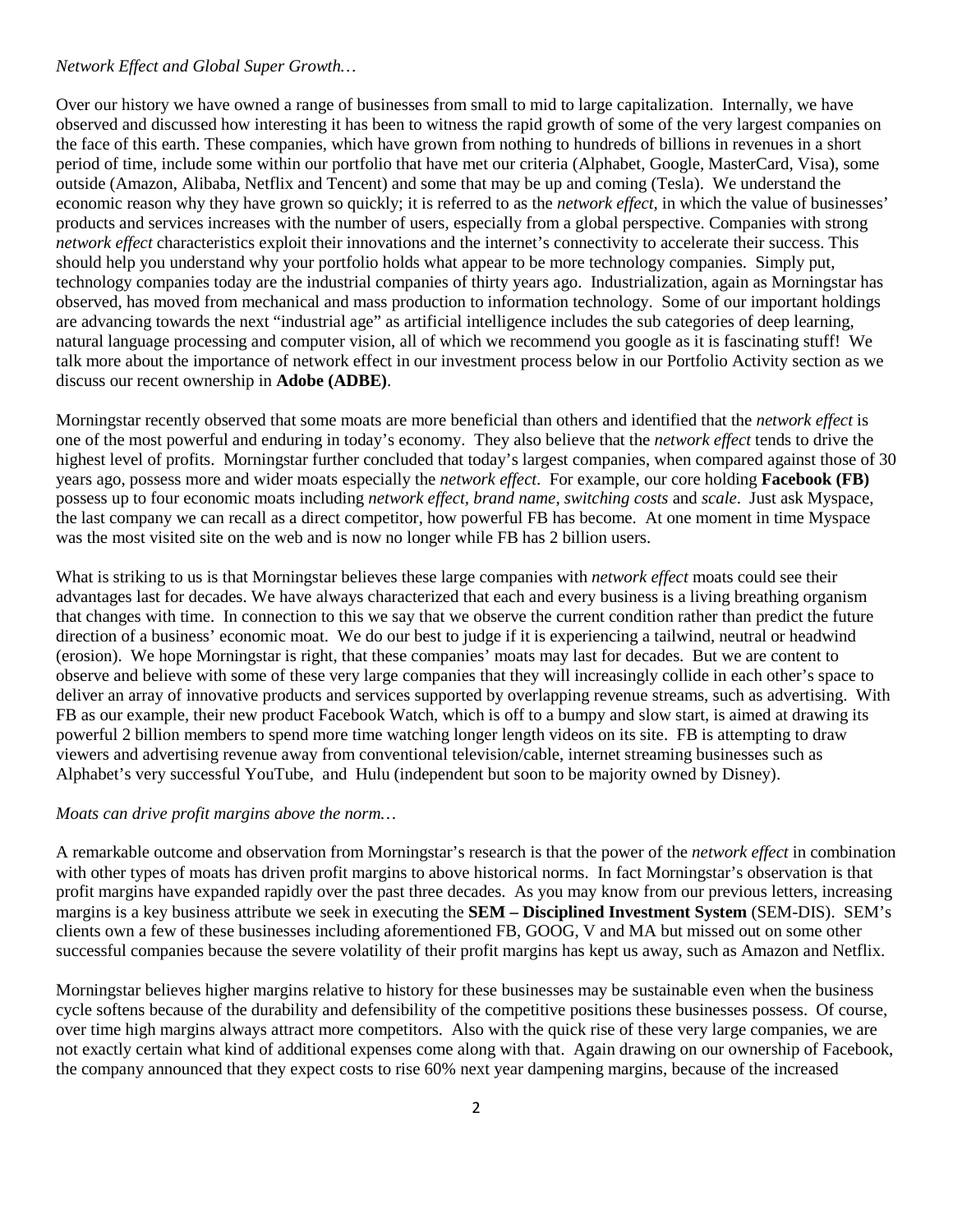responsibility to properly police the content that makes its way onto its platform. For fast growing companies we don't own, the reason can be that the company is still in an intense spending mode to support its expansion such as a Netflix (NFLX). While these very high profit margins may come down a bit because of increased costs, they can be offset by continued strong organic growth and potentially by pricing power, as here again the *network effect* or *switching costs* allow FB to charge more for access to its user base. Time will tell and we will be very watchful.

## *Moats will shift and are born and die with the sands of time…*

As mentioned above, economic moats come in different forms and in addition to *network effect* include *intangible assets* (including brand equity and patents), *advantages of scale* (and low cost advantage), *switching costs* and *cost advantage*. Moats also will evolve and shift as some will weaken and die while others will be born and gain strength, and the future may bring new ones that are yet unidentified. Investors have sought economic moats throughout the history of time. Some of the best at seeking businesses with moats in recent times of course include Warren Buffett and his partner, Charlie Munger, both of whom have been doing this for more than 50 years. However over time, innovation and technology can erode the sands beneath even the best investors' one-time moaty businesses.

One of the best examples of a moat that changed driven by consumers demand for greater utility from a product and value for money spent is in the area of information and education. GOOG's original mission statement was to "organize the world's information and make it universally accessible and useful." So where have we heard something similar before? Travel a bit further back, how about the World Book Encyclopedia whose mission was and still is to "cultivate lifelong learners—because today's explorers are tomorrow's leaders."

In 1985 **Berkshire Hathaway (BRKb)**, bought World Book Encyclopedia as part of a larger acquisition of the Scott & Fetzer Company. World Book is celebrating its  $100<sup>th</sup>$  anniversary this year and I bet you did not know that you can still purchase a set for \$999. When Buffett first purchased the company it had sales of approximately \$275 million and when he broke out the operating results in 1990 revealed it had pre-tax earnings of \$31 million. A recent *Businessweek* article also reported that at one point likely back in the 1950s, the business employed 40,000 door to door sales folks. Of course with innovation and the web's interconnectivity, we fast forward through the 1980s era of Microsoft's Encarta CD-ROMs to the rise of the free online encyclopedia, Wikipedia. So here we are today utilizing our Google browser to access all the same information plus more for free that families at one time had to pay a hefty price for and likely finance with installment payments. Even more revealing as it relates to the rise of large and very profitable companies, GOOG today shockingly employs only about twice the amount of people globally (75,000) than World Book once did, yet it generates in excess of \$100 billion of sales and \$25 billion in net income. Now that's progress!

## *Intangible to Tangible Brand Shift (User Confirmation)…*

Moats can shift with time as well. Let's explore whether *intangible brand* strength may be permanently shifting to *tangible brand strength.* At this point we are all familiar with the brand and service strength of a company like Amazon. It brings us so much value in its ease of use that many of us don't even price shop. If Amazon has the product we assume the price is low enough in exchange for the convenience of getting it quickly to our doorstep (2 day service no charge for prime members) versus getting in the car to head to the store. But something larger is at work!

While brands are still very important when it comes to trust, we now see an emerging moat that might one day be its own category called *tangible brand moat*, with the subset *crowd or user confirmation.* Let's travel back in time again and we don't have to go too far back, say a decade ago. The most trusted name in men's personal care for shaving was in the hands of two primary providers that had dominated for a very long stretch, Gillette (owned by Procter & Gamble) and Schick (now owned by Edgewell). In the last five years we have seen an emergence of upstart brands like Dollar Shave Club. Shaving is an important task, running a sharp blade against your face requires more attention and thought than purchasing copy paper for the office. With the benefit of positive consumer reviews and the power of the internet for users to promote good products, Dollar Shave Club is taking market share from its much larger rival and forcing Gillette to cut prices to stay competitive. For years Gillette was able to increase prices on its "improved" products by adding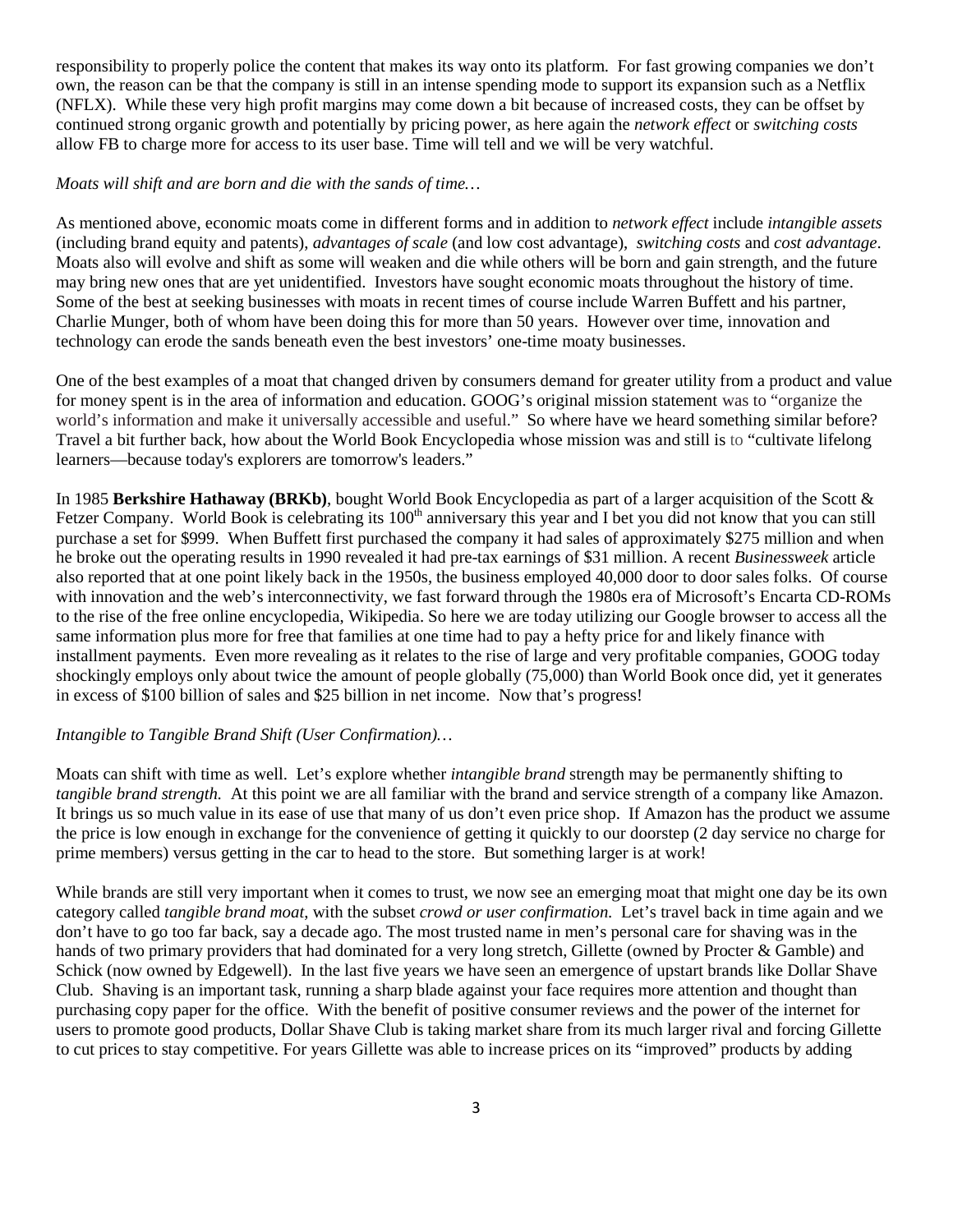additional blades. Those efforts seemed to have peaked. Consumers benefit by not only getting a less expensive, high quality product but also by the convenience of automatic reordering.

*Crowd or user confirmation* is such an important component of a company's *tangible brand* strength that it is touching every type of product and service. Today user ratings on everything from hotel stays to automobiles down to a simple tshirt or kitchen utensil are easily accessible. Just type the words of any product or service into a search browser with the word "review" next to it. Of course we still want to get our items from a trusted source, but this shift is giving distributors an opportunity to steal business directly from manufacturers. This is similar to the early days of private label brands first emerging in grocery stores. If you shop for a cashmere sweater online at either Target or Amazon and the one at Target is appealing to you and it gets nothing but great reviews versus the one from Amazon, you will not care if the label says Ralph Lauren or Michael Kors. In fact, you might be delighted that you did not have to drive in the rain or snow over to Neiman Marcus to look for one. We pay attention to this as it impacts all of our businesses and in particular companies such as **Nike (NKE)**. NKE understands the shift in distribution and it also understands it will need to continue to innovate to create highly desired value added products that will get high *user confirmation*.

#### Portfolio activity

This quarter we sold our interest in **Middleby (MIDD**) to make room for increases in two of our newer holdings **VMware (VMW)** and **Adobe (ADBE).** We first discussed VMW in our April letter and results continue to excel as the company builds its capabilities in the network and storage virtualization platforms while scaling back its reliance on the more mature on-premise server data center environment. VMW's products/services allow customers to consolidate multiple servers, storage infrastructure and networks together into pools of capacity that can be allocated securely to other applications on demand. This software platform reduces the need for hardware and therefore capital spending, as well as automates complex systems for corporations making them more efficient. With broad-based growth in all its products and geographies, VMW increased its revenue targets to  $+11\%$  and EPS to  $+17\%$  in its most recent quarterly report.

Our newest addition ADBE was initially purchased in late September**.** ADBE is an industry leader in Digital Media and Digital Marketing and benefits from the network effect, as well as high switching costs. In other words the value of its products and services increases with the number of users and once clients start using ADBE, they are very loyal. Most are familiar with Adobe's legacy products like PDF, Photoshop and Illustrator. But new products like Adobe *Experience Manager* allow automaker **Audi** to create a digital showroom. Adobe *Analytics* helps **Fox Sports** update its digital advertising strategy in real time and **Microsoft** has integrated Adobe *Sign* into Office 365, which allows its 100 million users to sign documents electronically. As a result of these new products and services, the company has been very successful at transitioning clients from a one time licensing fee to recurring digital subscriptions, which have grown from 15% five years ago to 85% of revenues today. After a very strong December earnings report we increased our position. Oftentimes investing is a relative decision for us as it was this quarter with Middleby. This begins with our belief that the optimal setting for long term outperformance while taking less risk versus the overall market is grounded in owning approximately 20 companies versus owning a large collection of stocks that directly mirrors the market. In comparison, most mutual funds and investment strategies hold close to 100 or more positions.

Quick side note: when the number and the holdings in aggregate differs substantially from the stock market indexes, the investment industry refers to that manager as having high active share. SEM has high active share and that is an attractive attribute that institutional investors look for, especially when combined with our patient investment approach. However, with a patient investment approach, our performance scorecard in the short run can differ significantly from the market index in any one year period, as we experienced in both 2016 and 2017.

Back to the discussion at hand - so we are often faced with the decision when we want to increase an existing holding or add a new holding to review our portfolio for what may be our nineteenth or twentieth favorable holding. We needed to find some cash to support our increases in VMW and ADBE and it came from the sale of MIDD. MIDD is a solid company and we only had a few concerns to warrant the sale. We purchased MIDD on the premise that it is a problemsolver for its clients, which we like. It makes restaurant and commercial food equipment that improves productivity and reduces waste. The company is also what we characterize as a wealth builder, applying free cash flow accumulation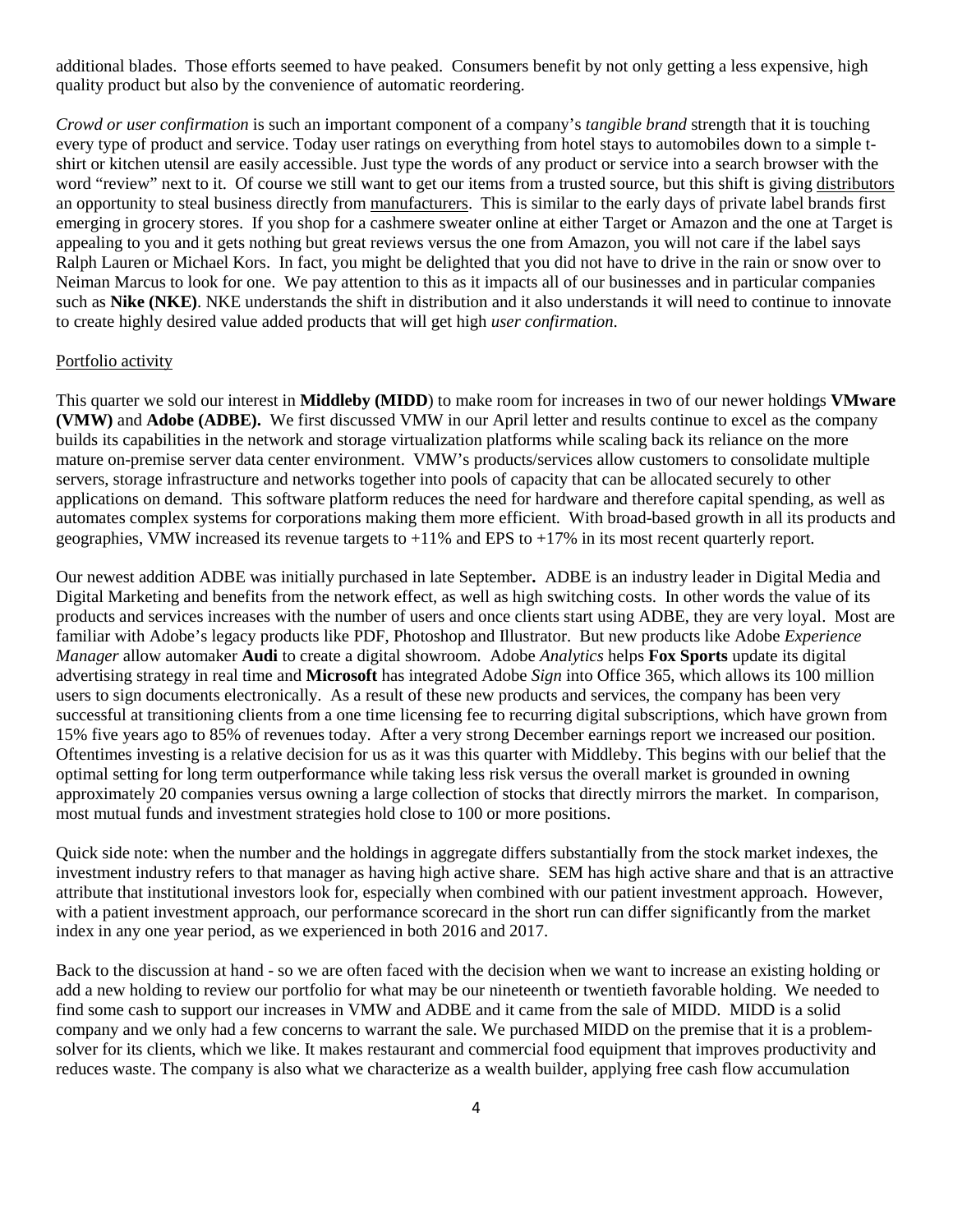towards the purchase of smaller but relevant acquisitions to support growth. MIDD has been working its way through some order delays during the last few quarters. While we don't believe it is a greater competitive scenario, we respect that the recent spin-off of Manitowoc's Foodservice business in the same industry, Welbilt (WBT), may be bringing more of that focus into play. Shortly after we purchased MIDD in late 2014, their Residential Kitchen segment issued a major recall of their Viking brand and they have been working since then to reset the product line. As they work on this we also believe the high end of the residential market may be leaning toward technology based products such as Samsung and Bosch. Another factor that we recently weighed was MIDD's surprise capital allocation announcement to buy back stock. The stock's valuation at this time is ok but not super cheap and for MIDD in particular we favored capital allocation toward acquisitions that further the goals of their clients, like increased productivity and reduced food waste. The message to us is either they are trying to soften the blow from delayed orders (which will always be lumpy for capital equipment) or the opportunity for acquisitions is temporarily or even permanently reduced. MIDD is a good business and will make its way through these observations, but for SEM it is always relative.

### Mickey and Goofy say stay a little longer (for intrinsic growth sake!)

As the landscape for consumption of entertainment content has been shifting to internet streaming and away from cable TV, we have admittedly watched with some nervousness as it relates to our ownership in the **Disney Co. (DIS)**. DIS announced on December  $14<sup>th</sup>$  the largest deal in its history, with the agreement to merge into the company various assets of 21st Century Fox for a combined value of \$66.1 billion in stock and debt. We plan on maintaining our ownership at this point in DIS for the reasons we discuss below.

DIS's announcement is a balanced move from our standpoint with both offensive and defensive elements and is focused on what drives the most value in media which is content, not the distribution pipeline. We have stayed away from much of the pipeline and other communication distribution companies, such as **AT&T** and **Verizon,** since they never met our standards due to their low quality balance sheets and muted growth prospects. We have felt content providers add more of the value to the consumer proposition, though these businesses including DIS are facing growth challenges and moat erosion. We previously owned Discovery Communications (DISCA) for about four years and made money for our clients, but sold it in August 2015 because of these concerns.

A bit of history is helpful here; in fact, the transaction reminds us of the earliest major media merger deal that signaled a new era. In 1985 Capital Cities Communication (CCC) bought ABC for \$3.5 billion and it worked out fairly well for investors who stayed. The skinny on that deal back then was each stock had roughly the same market value but slightly different profiles. CCC, the acquirer, had revenue of nearly \$1 billion and earnings of \$135 million and it bought ABC which had \$3.7 billion in revenue and \$195 million in earnings. The difference was CCC owned television stations, newspapers and other publishing operations. What it needed to own was more content producers like ABC and ESPN networks as the economics of the TV stations were becoming less attractive, especially with cable, the new distribution platform, at the forefront.

It was later on in 1995 when Michael Eisner thought it was a good idea for Disney to purchase Capital Cities/ABC for \$19 billion and merge DIS Hollywood film studios, Disney Channel, theme parks and consumer products supported by its cartoon characters with the ABC and ESPN networks. Here again the emphasis was moving towards content and new distribution channels as cable TV was flourishing.

DIS's new deal, assuming regulatory approval, is to merge in 20th Century Fox's content studio, cable networks including FX, National Geographic, Star India, a 39% stake in Sky, and 22 regional sports networks. DIS will also gain majority control of streaming video service Hulu. For DIS there is both opportunity and a lot to do. The acquisition of these assets makes DIS not just a company with a global brand but also makes them a global company. Sky is a British pay-tv operator that holds a lot of foreign rights to DIS films including the franchise "Frozen." Owning Star India will pave the wave for growth in one of the most attractive markets globally. Though India's lackluster economy is not helping at the moment growing at less than 2%, Star India's revenues have grown to \$1.3 billion from \$570 million about seven years ago. Back on the home front, we like the additional characters DIS will gain including "The Simpsons," "Avatar" sequels, Marvel's X-Men and the Fantastic Four, especially since these personalities don't try to negotiate pay increases the way sports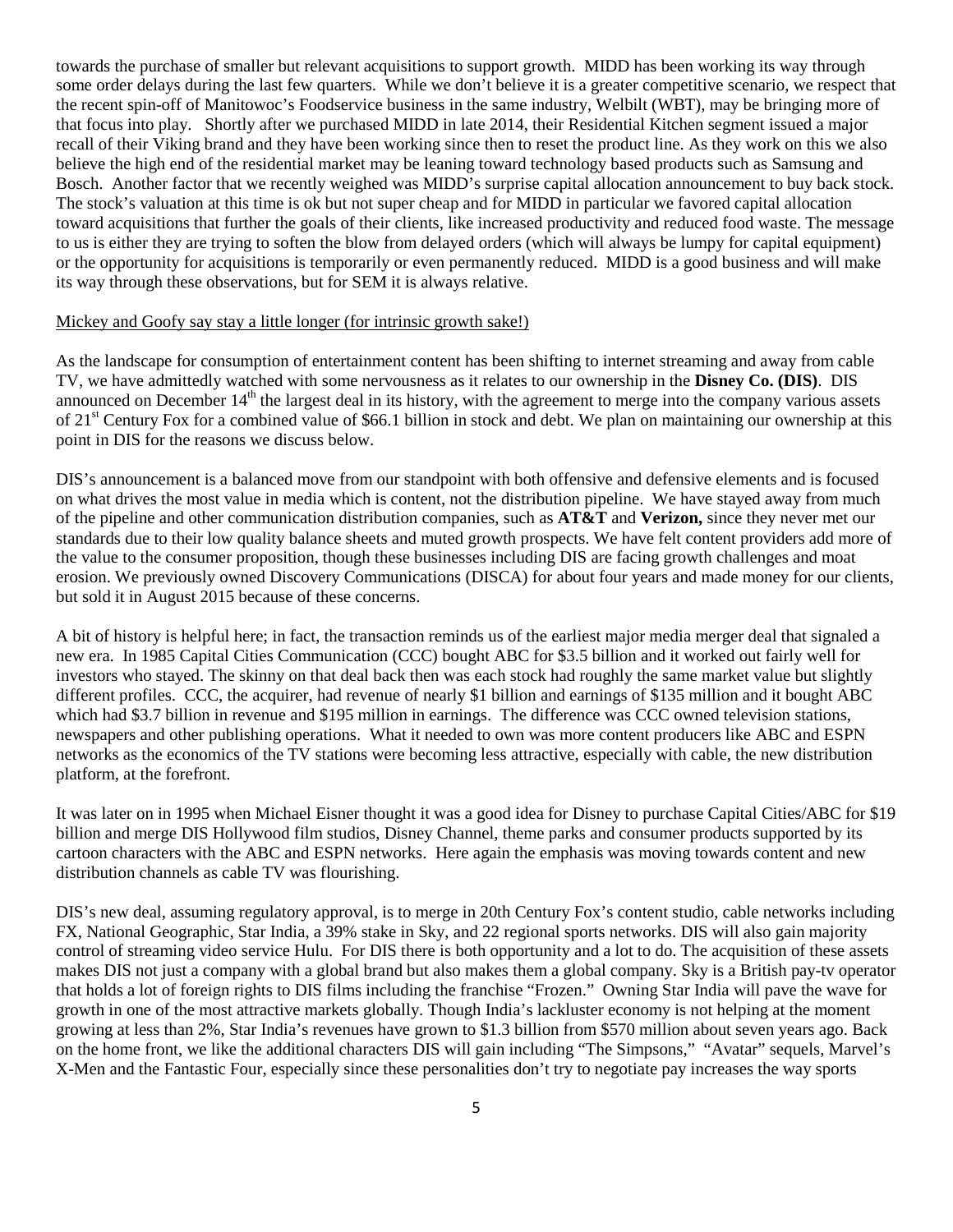organizations like the NFL and NBA do. Fox's 22 regional sports networks are local cable channels, which have rights to hometown games, and when added to the ESPN package give them more leverage on renewals with pay-tv companies; and importantly, it will add more sports content to ESPN's forthcoming streaming service. With control of Hulu, one of the top 5 streaming destinations for cord cutters, it should give DIS a better leg up to build upon its new streaming services and complement the already announced intention of DIS pulling back important content currently distributed to competitor NFLX.

We will be excited to carefully watch how these new assets develop under DIS leadership. Building direct-to-consumer streaming and content services is increasingly important. We have very high confidence in CEO Bob Iger who extended his retirement date through at least the integration. Of course Warren Buffett has a saying that we dutifully recognize that goes along these lines- he would rather own a great business handled by a mediocre manager than be saddled with a mediocre or worse quality business in the hands of a great manager. We believe DIS has a great CEO, and we recognize the business is facing some challenges. But the company has some of the best entertainment content in the world and has a great portfolio of brands. As the shift in distribution continues to occur, DIS has put itself squarely on track to remain competitive and build the value of its brands such as Star Wars and live sports. If you put in perspective just the \$8 billion NFLX plans to spend on content next year and the resources Amazon and Apple will continue to consider investing moving forward, it supports this strategic \$62 billion deal. In a speculative sense, it potentially increases the attractiveness of DIS as an acquisition target in the eyes of at least one of these three.

## 2018 Ahead and 20 Year Anniversary Thoughts

The U.S. and global economic outlook remains bright, and portions of the tax reform will also help moving forward into 2018. The stock market performance during the previous two years has been very strong, so it reflects the strength of the economy. A globally strong consumer demand environment (potentially stronger than most believe) coupled with the continued disruption and new innovation in the economy will continue to favor those businesses that are leading, and leave behind those that lag. We are a huge fan of innovation and productivity; we are long term believers that the short term pain from jobs lost from these two factors always yields better jobs and standards of living for future generations. From our earlier example do you think it's more fun to be a GOOG employee or a door to door encyclopedia sales person? Think of how much more exciting information a young person, properly guided, is getting at their fingertips from the internet versus the back-breaking work of the heavy printed books.

Besides our own collection of businesses and other potential candidates, we always have a few watch points going into the New Year. We continue to be laser focused on the direction of a business' economic moat and observe its current path of profitability and organic growth. If we were to opine where the vulnerability may reside it would be in the types of businesses that continue to have their business model disrupted, and possibly with companies whose higher stock valuation have been supported mostly by low interest rates. Examples of the former include some retail companies including businesses we formerly owned such as Bed, Bath and Beyond (BBBY) which continues to decline as a result of the shifting consumer retail landscape and Blockbuster, which became obsolete when NFLX began shipping DVDs to your house. If the economy grows at a strong rate and interest rates rise, equally vulnerable are companies whose earnings growth has been essentially muted for the last decade and may still be going forward, yet have had an attractive dividend yield. Various food and consumer product companies such as Procter & Gamble (PG) and General Mills (GIS) have barely grown their net income over the 10 years though their valuations (multiple of earnings and cash flow) are at high levels because their dividend payouts are very valuable. Many of these stocks have dividend payouts yielding 2.5% to 3% based on their current stock price. That is still attractive relative to the fixed interest rate on their bonds and the 2.43% 10-year U.S. Treasury yield. For high valuations to continue for these stocks it would be best that their earnings grow and the dividend payout increases as well. If their businesses lag a stronger growth scenario for the economy, then they can get left behind. If the economy otherwise continues to grow in low gear, these higher-yielding lower growth companies may just tread water. Keep in mind these are only observations as we never predict.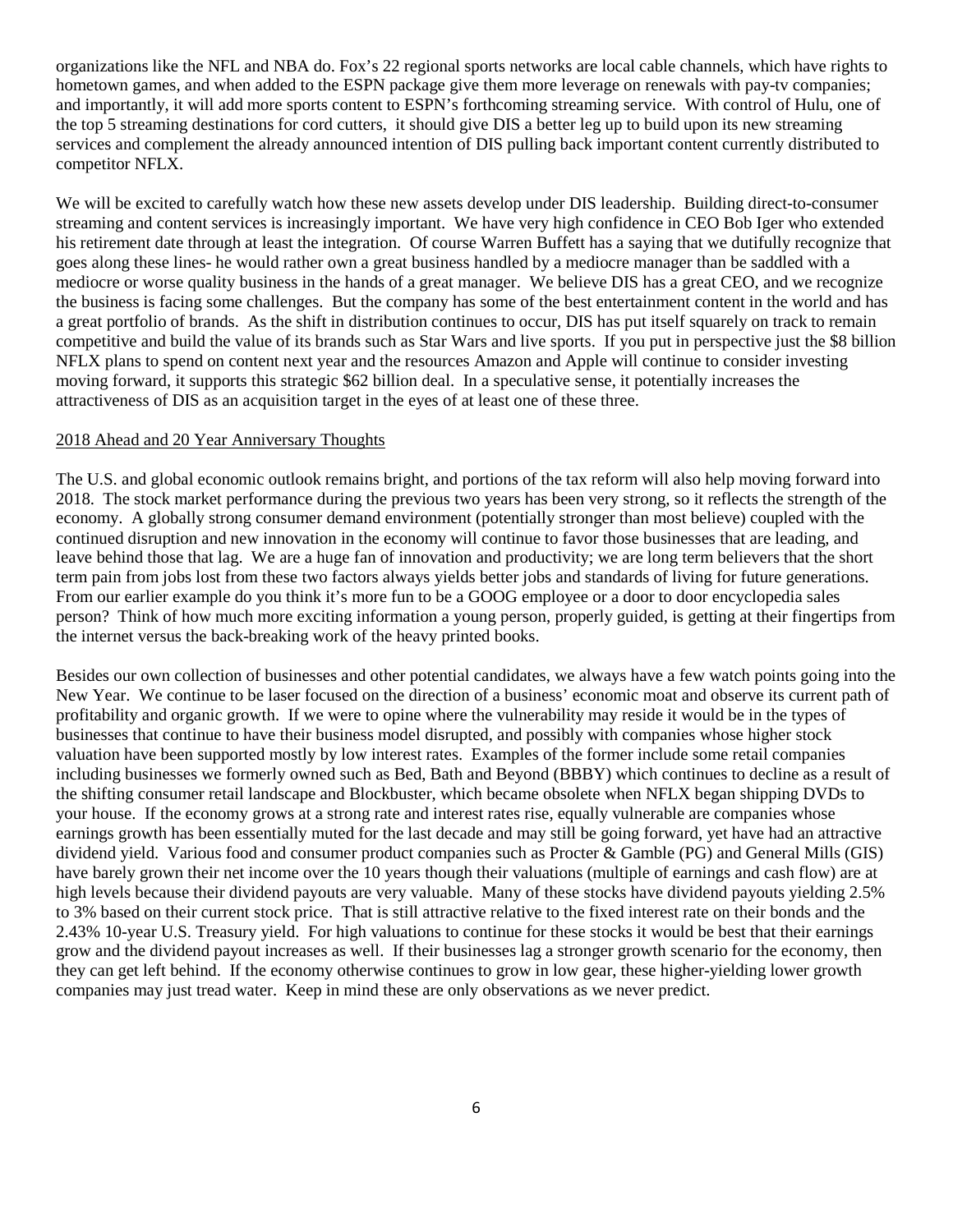SEM's portfolio of high quality businesses grew its earnings in the low to mid-teens during the last two years and the outlook for 2018 is similarly positive. SEM's portfolio appreciation in 2017 recognized the advance in our earnings for the last two years and made up for our portfolio's lackluster stock price performance in 2016, at which time the stock market was mostly event driven (Brexit, the U.S. election) versus fundamentals driven.

The stark disconnect of our returns versus the market during the last two years painted against the backdrop of our since inception results of outperforming the market (independently verified results) while taking less risk should confirm our comments. Throughout our 20 year history the market is often driven in the short run by emotions versus intrinsic value growth in the long run. Intrinsic value growth of the businesses in our portfolio is what ultimately generates the increased value in your portfolio over the long run.

We have the confidence in our process to repeat the relative results while continuing to aim for less risk for the next 20 years. Importantly, we get the most joy out of growing our clients' capital over the long run and seeing them eventually put to use for their retirement or to support their families and charities in need. We also fight disappointment when we lose a client that may have only spent a short time with us, such as in 2016, and made an inexperienced judgment.

The longer you are with us the more you understand we are with you in every way and for a lifetime, if you wish. We take ownership of our decisions in our clients' portfolio, knowing we will not be right 100% of the time but enough of the time to create good results. We eat our own cooking as our company profit sharing plan and much of our personal investments are in the same exact companies. We have also grown and are proud of our team that serves you. We broadened the guidance and advice we can bring to our clients.

Most of all after 20 years we are so grateful to you and all of our clients for your support and confidence. We look forward with great long term optimism and with every hope that over the next 20 years we can generate similarly good results. That means that in 2037 we could potentially tell our clients that we grew \$1 million into \$25+ million over 40 years!

Thanks as always for your support and best wishes for a healthy, prosperous and peaceful 2018.

Sincerely,

Donald R. Jowdy Amy Lord, CFA

**Don Amy**

President Senior Vice President